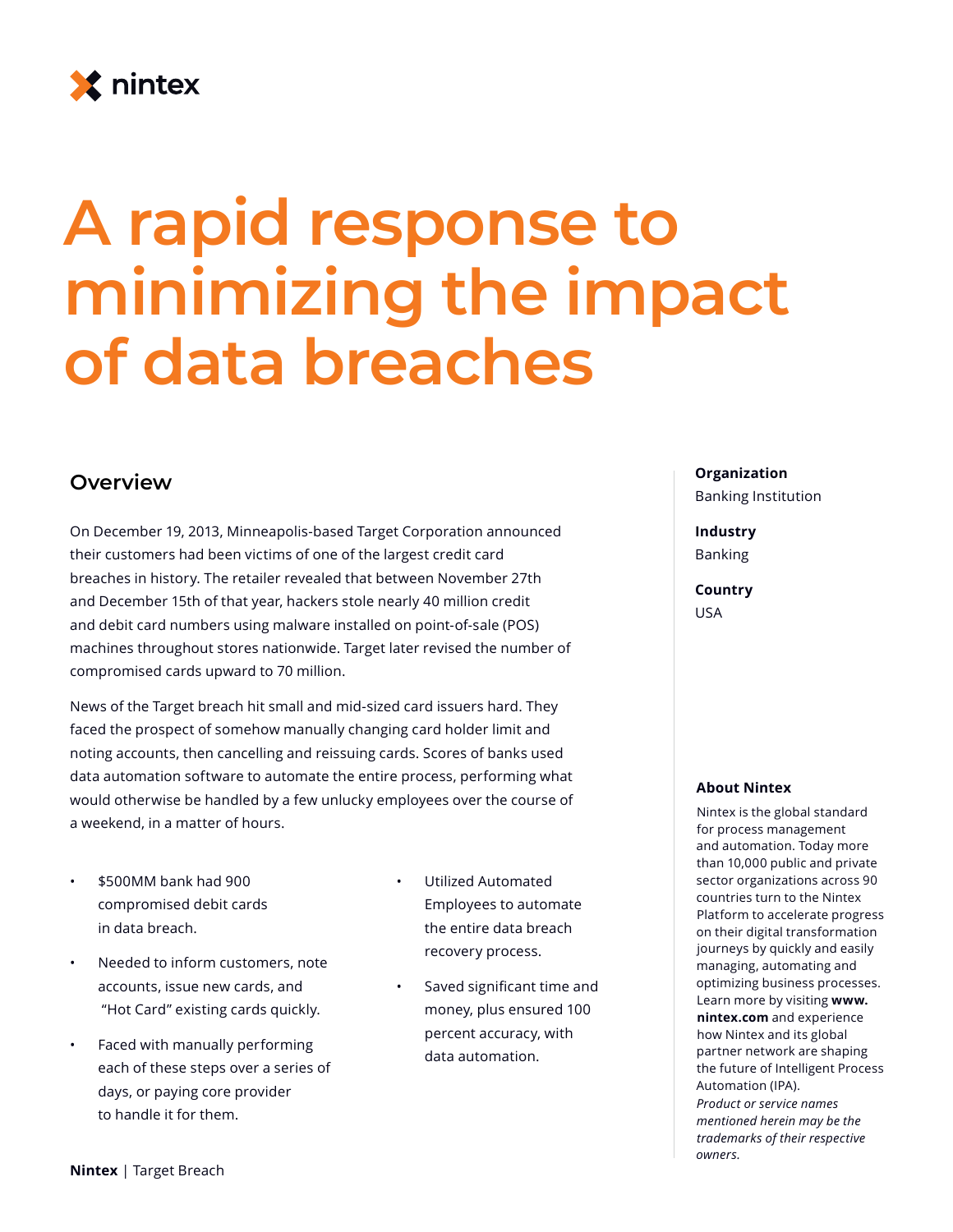## **The Challenge**

The traditional recovery from a breach like this involves sending a letter and e-mail to affected customers, manually lowering transaction limits, manually updating account information, then manually cancelling and reissuing cards. One Massachusetts-based, \$500 Million community bank sought to minimize their card holders' inconvenience and loss from the Target breach in another way. Three days after the Target news broke – a Friday morning – this bank still had not received a Compromised Account Management System (CAMS) alert from Visa identifying the stolen numbers. A quick account search for Target transactions during the time period in question revealed that approximately 10 percent of their card holder base (900 cards) was potentially affected by the breach.

## **The Nintex RPA Solution**

Already a Nintex RPA customer, this bank was able to utilize the data automation software to automate the process of cancelling and reissuing compromised cards, quickly and accurately, to minimize customer downtime. "We try to reduce the customers' inconvenience, mitigate the risk associated with the fraud, and minimize the amount of interchange income we'd lose." explained the bank's Assistant Vice President of Operations Systems. "Nintex RPA helped us do all of that." Nintex RPA works like an automated employee to perform any unstructured manual task, like data entry or maintenance, automatically and with total accuracy. First, the bank identified any accounts that were both active and potentially affected by the Target breach using their data warehouse.

Nintex RPA pulled those customers' names, addresses, and other information and populated a form letter and e-mail notifying customers of the compromise. Nintex RPA then automatically performed file maintenance, changing user codes and adding notes to each affected account.

The bank next began the process of adjusting debit limits and updating user codes for each of the roughly 900 cards believed to have been compromised. Limits on ATM withdrawals remained at their usual \$500 level, but PIN purchase transaction limits were lowered from \$3,500 to \$1,500 and signature transaction limits were set at \$0. "Nintex RPA helped us manage the change in card status, the change in card limits, and the change in user code fields to identify which cards were potentially having problems." said the bank's Assistant Vice President of Operations Systems. "All of this was completed in a couple of hours."

With letters sent, accounts noted, and limits reduced, the bank began the process of automating the card issuance process with Nintex RPA. By Friday afternoon, the bank had issued new cards to 40 percent of its customer base and issued the remaining cards the following Monday. Within a week, half of all new cards had been activated. After 30 days following the incident, Nintex RPA will be used to automatically place any of the original cards that still remain active into a "hot card" status. "When something like this happens, it's not going to happen once. So we built a process and scripts so we're prepared for the next one." explained the Assistant Vice President of Operations Systems. "Once you build a process with Nintex RPA, it's really not even an event anymore. This really helped us manage a bad situation."